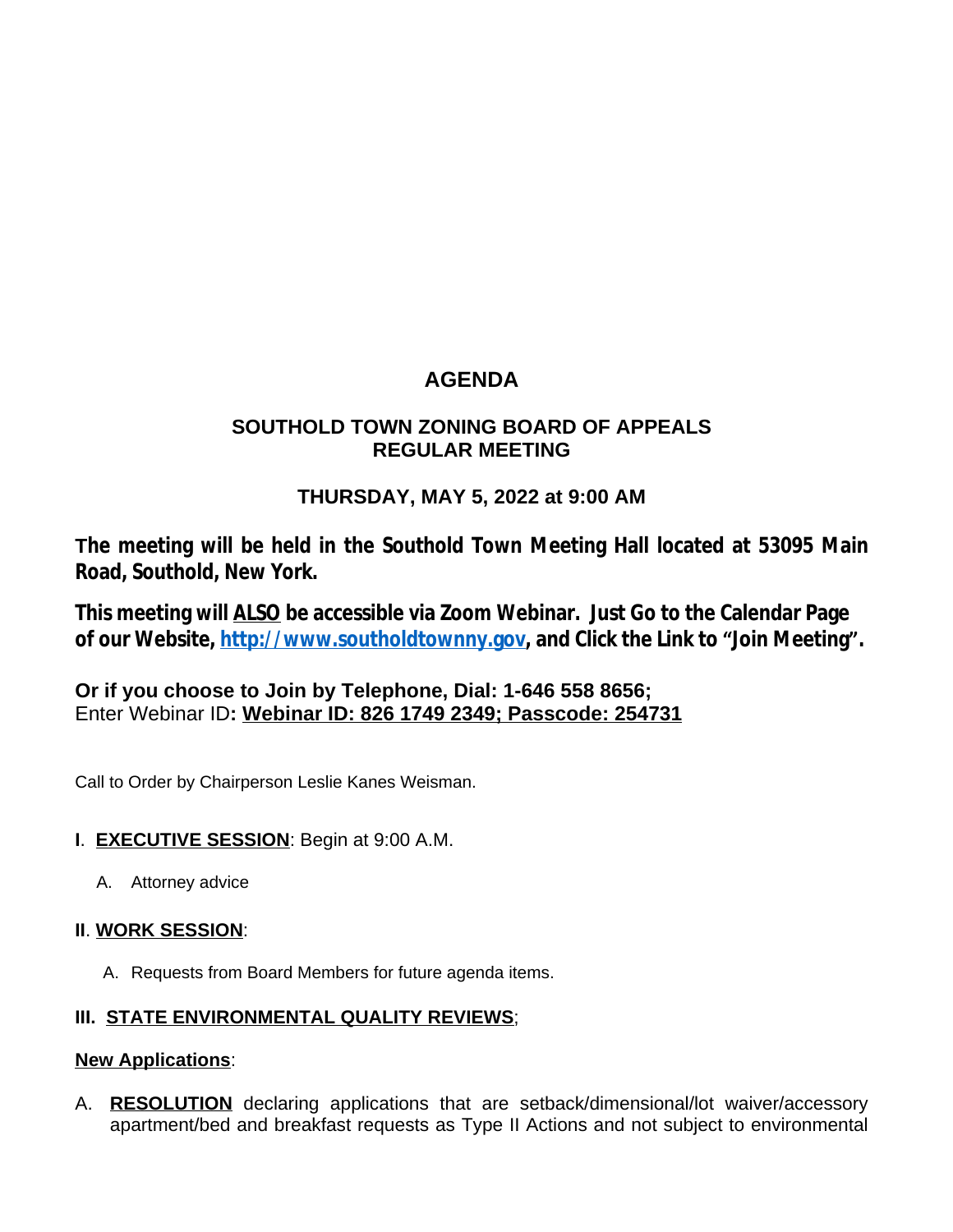May 5, 2022, Zoning Board of Appeals Regular Meeting Agenda Page 2

> review pursuant to State Environmental Quality Review (SEQR) 6 NYCRR, Part 617.5 (c) including the following:

Pequot Point, LLC #7616 Glen J. Norton #7624 Paul Levi and Raffaella Ceriello #7617 Christos Verveniotis #7640 Kim W. Tetrault and Kim M. Randall #7625 Mark Riesenfeld #7620 Joy T. Sieger and Timothy R. Sieger #7622 Sand Lennox, LLC #7619 SV Greenport LLC, Dba Sound View Greenport #7630 SV Greenport LLC, Dba Sound View Greenport #7630 SV Greenport LLC, Dba Sound View Greenport #7631 Richard and Suzanne Rothwell #7623 Estate of Charlotte Penza #7618 Modern Age Home Builders #7662

#### **IV. POSSIBLE RESOLUTION TO CLOSE THE FOLLOWING HEARINGS:**

**KATHERINE HUBBARD #7607SE– Applicant requests a Special Exception under Article III, Section 280-13B(13). The Applicant is owner of subject property requesting authorization to establish an Accessory Apartment in an existing accessory structure; at: 2465 Elijahs Lane, Mattituck, NY. SCTM#1000-108-4-7.14.**

**V. PUBLIC HEARINGS**: - Begin at 10:00 A.M. - All testimony shall be limited to zoning issues properly before the Board. Each speaker is requested to speak for five minutes, and to submit testimony in writing when possible.

**No. 1 - 10:00 A. M. - PEQUOT POINT, LLC #7616 – Request for Variances from Article III, Section 280-15; Article XXII, Section 280-116A(1); and Building Inspector's October 15, 2021 Notice of Disapproval based on an application for a permit to construct additions and alterations to an existing single family dwelling and to construct a new accessory garage, at; 1) dwelling is located less than the code required 100 feet from the top of the bluff; 2) garage is located in other than the code permitted rear yard; located at East End Road/2875 Castle Road, (Adj. to Block Island Sound) Fishers Island, NY. SCTM No. 1000-5-2-10.12.**

**No. 2 - 10:10 A.M. - GLEN J. NORTON #7624 - Request for Variances from Article XXIII, Section 280- 124; and Building Inspector's December 27, 2021 Notice of Disapproval based on an application for a permit to construct additions and alterations to a single family dwelling at; 1) located less than the code required minimum rear yard setback of 60 feet; 2) located less than the code required minimum side yard setback of 20 feet; located at 396 Alpine Avenue, #356, Fishers Island, NY. SCTM No. 1000-9-5-17.**

**No. 3 - 10:20 A.M. - PAUL LEVI AND RAFFAELLA CERIELLO #7617 – Request for a Variance from Article XXIII, Section 280-124; and the Building Inspector's November 12, 2021 Notice of Disapproval**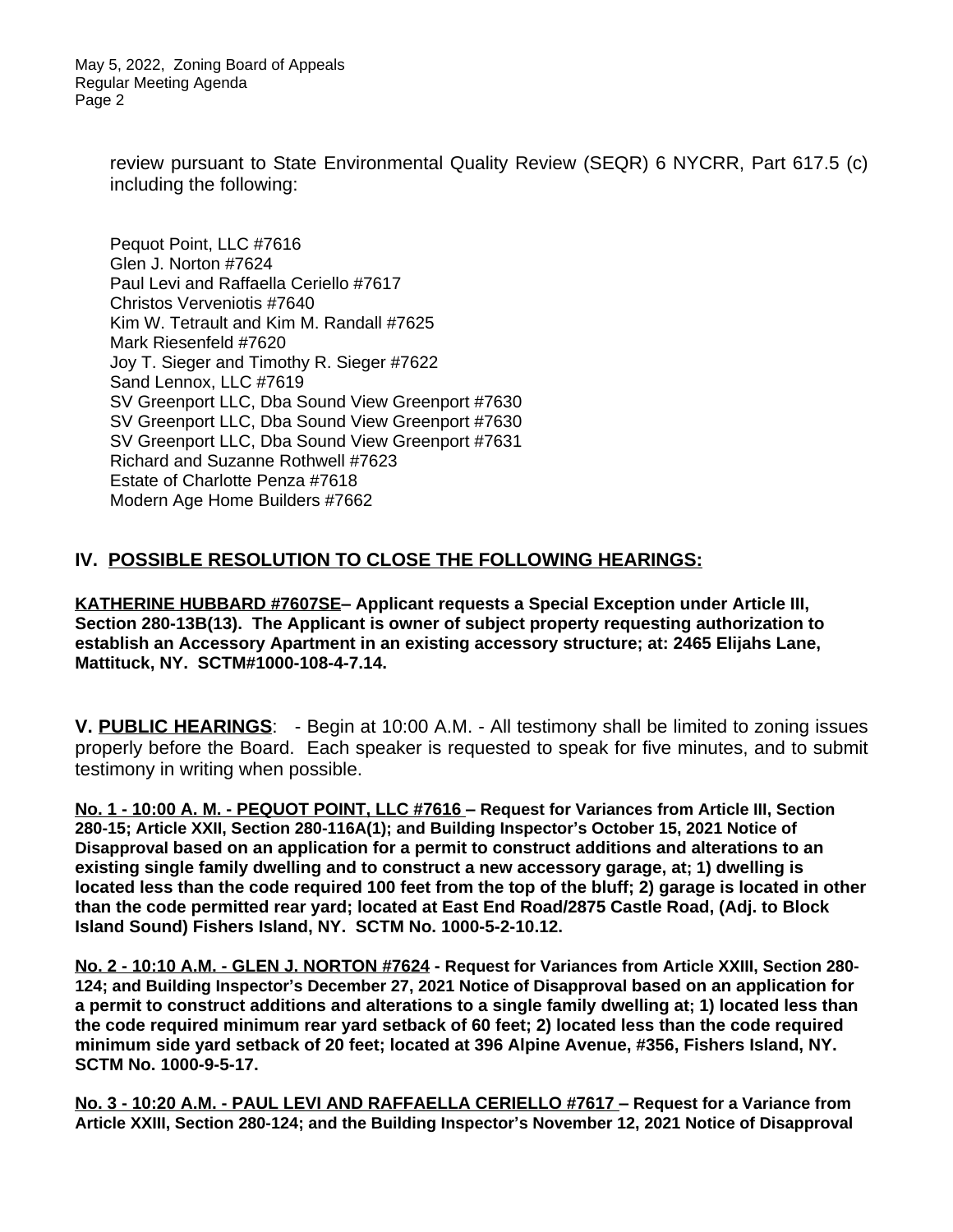**based on an application for a permit to legalize an existing wood deck with roof covering attached to a single family dwelling, at; 1) located less than the code required minimum side yard setback of 15 feet; located at 405 Arshamomaque Avenue, Southold, NY. SCTM No. 1000-56-2-16.**

**No. 4 - 10:30 A.M. – CHRISTOS VERVENIOTIS #7640 - Request for a Variance from Article XXII, Section 280-105D(4); and Building Inspector's January 10, 2022 Notice of Disapproval based on an application for a permit to legalize an "as built" deer fence at; 1) deer fencing is prohibited in or along the front yard or primary front yard of any property; 4960 Horton Lane, Southold, NY. SCTM No. 1000-54-3-21.4.**

**No. 5 - 10:40 A.M. - KIM W. TETRAULT AND KIM M. RANDALL #7625 – Request for a Variance from Article XXII, Section 280-105D(4); and Building Inspector's January 10, 2022 Notice of Disapproval based on an application for a permit to legalize an "as-built" deer fence at; 1) deer fencing is prohibited in or along the front yard or primary front yard of any property; located at 4650 Horton Lane, Southold, NY. SCTM No. 1000-54-3-21.2.**

**No. 6 - 10:50 A.M. - MARK RIESENFELD #7620 - Request for a Variance from Article X, Section 280-45C and Building Inspector's December 8, 2021 Notice of Disapproval based on an application for a permit to convert an existing accessory barn to an accessory artist studio/workshop at; 1) the proposed use in the accessory building is not a permitted accessory use; located at 800 Village Lane, Orient, NY. SCTM No. 1000-25-1-15.**

**No. 7 - 11:00 A.M. - JOY T. SIEGER AND TIMOTHY R. SIEGER #7622 – Request for a Variance from Article III, Section 280-15; and Building Inspector's December 3, 2021 Notice of Disapproval based on an application for a permit to legalize an as-built accessory wood trellis at; 1) located less than the code required minimum side yard setback of 10 feet; located at 41780 NYS Route 25, Peconic, NY. SCTM No. 1000-86-1-7.**

**No. 8 - 11:10 A.M. - SAND LENNOX, LLC #7619 - Request for a Variance from Article XXII, Section 280-116A(1) and Building Inspector's November 19, 2021 Notice of Disapproval based on an application for a permit to demolish an existing dwelling and to construct a new single family dwelling at; 1) located less than the code required 100 feet from the top of the bluff; 2) located less than the code required minimum front yard setback of 40 feet; located at 1450 Salt Marsh Lane, (Adj. to Long Island Sound) Peconic, NY. SCTM No. 1000-68-3-1.**

**No. 9 - 1:00 P.M. - SV GREENPORT LLC, DBA SOUND VIEW GREENPORT #7630 – Request for a Variance from Article XIX, Section 280-86A(4); and Building Inspector's January 4, 2022 Notice of Disapproval based on an application for a permit to install a new 28 sq. ft. freestanding sign identifying Parking Area at; 1) as may be authorized as a variance by the Zoning Board of Appeal; located at 59670 County Road 48, Greenport, NY. SCTM No. 1000-44-4-5.1.**

**No. 10 - 1:05 P.M. - SV GREENPORT LLC, DBA SOUND VIEW GREENPORT #7631 – Request for Variances from Article XIX, Section 280-85D(5) and Section 280-85D(7); and Building Inspector's October 20, 2021, Amended December 2, 2021 Notice of Disapproval based on an application for a permit to remove an existing freestanding sign and install a new 72 sq. ft. freestanding sign identifying Business Name at; 1) sign shall not be more than 24 sq. ft. in size; 2) sign shall not be located less than 15 feet from the pavement or five feet from the sidewalk and shall not be placed in the Public Right of Way; located at 58855 County Road 48, (Adj. to Long Island Sound) Greenport, NY. SCTM No. 1000-44-2-22.**